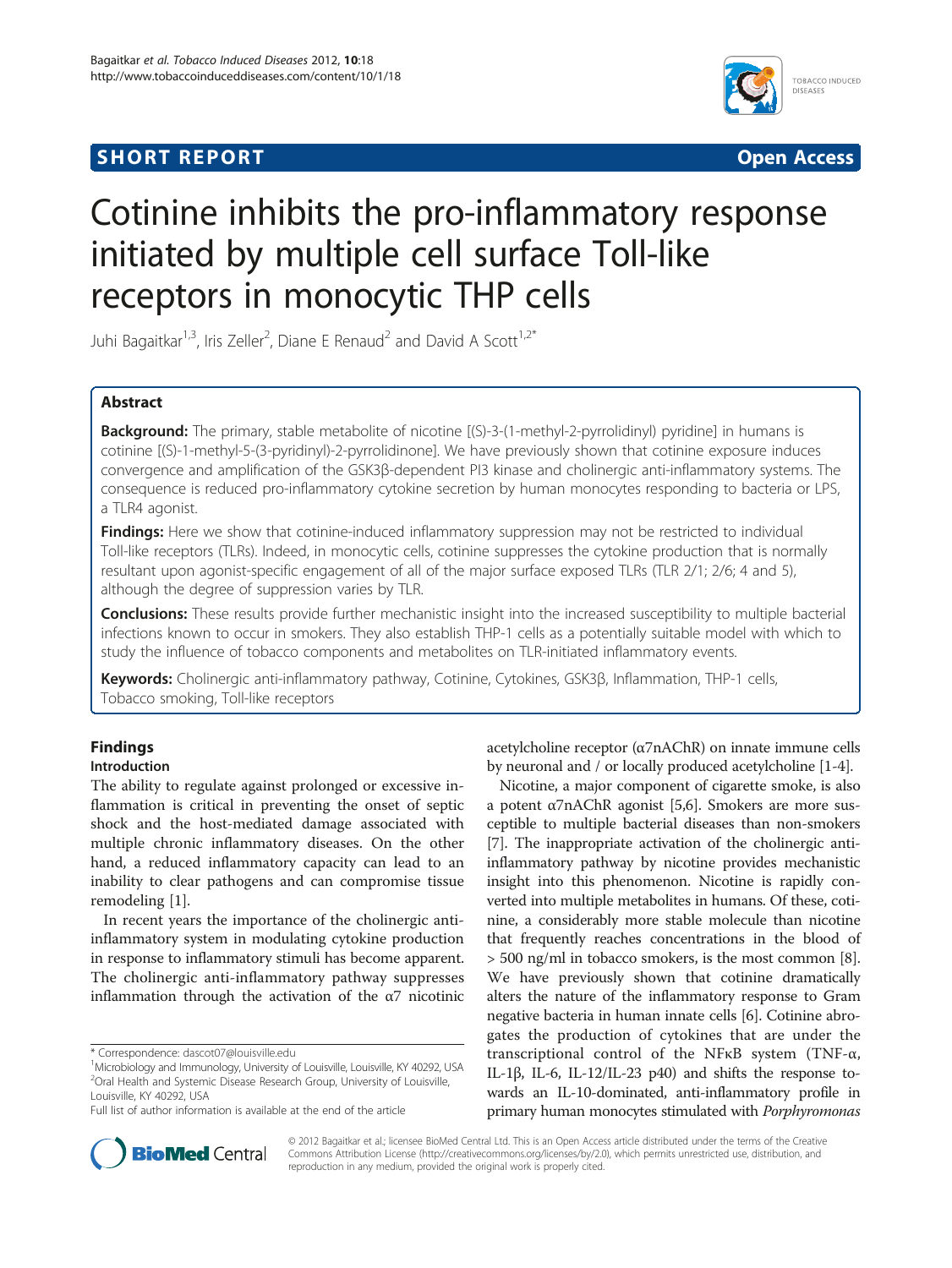<span id="page-1-0"></span>

gingivalis or LPS. This anti-inflammatory phenomenon is initiated upon engagement of leukocytic  $α7$  nAChRs and is PI3K/GSK-3β-dependent but NFκB-independent [\[6\]](#page-3-0).

Innate cells express multiple TLRs that recognize variant microbial-associated molecular patterns and induce the inflammatory response to pathogens, which is reflected in an increased secretion of pro-inflammatory cytokines. While cotinine represses the cytokine response to intact Gram negative bacteria, the specific TLRs whose cytokine output is manipulated by cotinine have yet to be established. Since its introduction in 1980 [\[9](#page-3-0)], the human

monocytic-derived THP-1 cell line has been routinely used to study the functions of mononuclear innate cells in vitro. THP-1 cells are capable of further differentiation into macrophage-, foam cell- and osteoclast-like cells [[10](#page-3-0),[11](#page-3-0)]. THP-1 cells express all surface-exposed TLR subunits  $(1, 2, 4, 5, 4)$  [[12,13](#page-3-0)] but do not have the genetic variation in TLRs noted in primary innate cells [\[14\]](#page-3-0). Furthermore, THP-1 cells are responsive to inflammatory stimuli [[10,13](#page-3-0)]. Thus, THP-1 cells may represent a suitable model with which to study the effects of tobacco alkaloids and other anti-inflammatory agents that act via nicotinic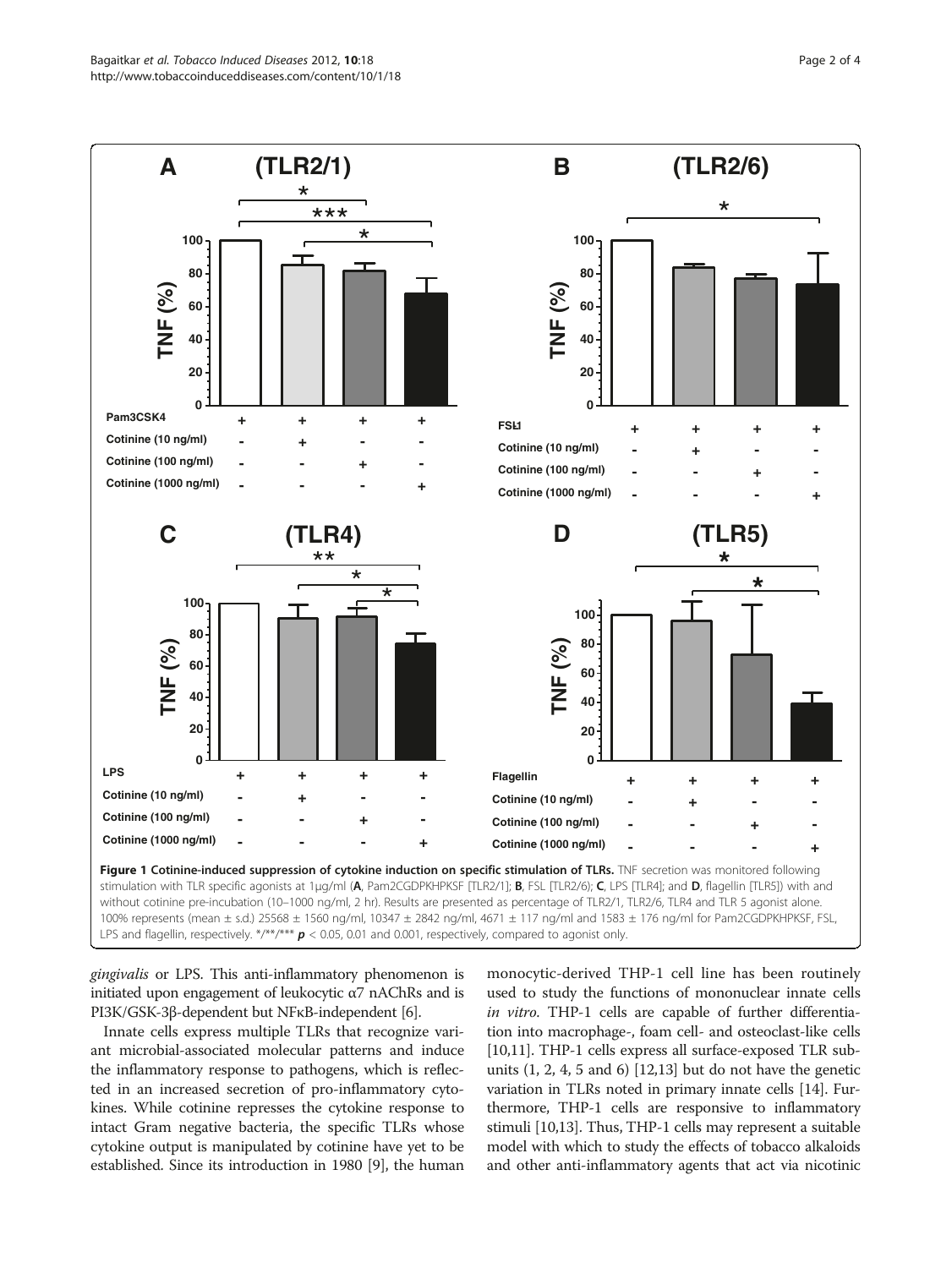receptors to subvert TLR signaling events. As the specific TLRs whose cytokine output is manipulated by cotinine have yet to be established and because we wished to see if THP-1 may be a useful model with which to study tobacco alkaloid-mediated immune suppression, the influence of cotinine on cytokine secretion upon stimulation of multiple TLRs was determined in THP-1 cells. Initially, we have focused on the surface exposed TLRs, rather than nucleotide oligomerization domainlike receptors (NLRs), retinoic acid-inducible protein 1-like receptors (RLRs) and cytosolic TLRs.

## Methods

## Growth and maintenance of THP-1 cells

THP-1 cells (Invivogen, San Diego, CA) were cultured in RPMI 1640 medium supplemented with 10% heat inactivated FBS, 50 μM 2-mercaptoethanol, 1 mM sodium pyruvate, 2 mM L-glutamine, 20 mM HEPES, 50 U/ml of penicillin and 50 μg/ml of streptomycin and maintained at 37°C, 5% CO<sub>2</sub>.

#### Influence of cotinine on TLR-specific cytokine output

 $0.5 \times 10^6$  THP-1 cells per well were seeded in 96-well plates and stimulated with human TLR-specific agonists (Pam3CSK4 [TLR2/1]; FSL-1 [Pam2CGDPKHPKSF, TLR2/6); Escherichia coli K12 LPS [TLR4]; and Salmonella typhimurium flagellin [TLR5]; all Invivogen) at 1 μg/ml with or without a 2 hour pre-incubation with cotinine (10–1000 ng/ml; Sigma-Aldrich, St. Louis, MO). TNF levels were determined in 24 hr supernatants by ELISA (eBioscience, San Diego, CA).

#### Statistical approaches

Statistical significance between groups was evaluated by ANOVA using the InStat program (GraphPad Software, San Diego, CA). Differences between groups were considered significant at the level of  $p < 0.05$ .

#### Results and discussion

The ability of cotinine to suppress TNF secretion on engagement of TLR2/1, -2/6, -4 and −5 by TLR-specific cognizant ligands was determined. Concentrations of TNF secreted into 24 hour cell-free supernatants in unstimulated cells (mean, s.d. 495, 79 pg/ml) and those stimulated with 10, 100 and 1000 ng/ml cotinine alone (mean, *s.d.*) 729, 157; 744, 122; and 838, 121 pg/ml, respectively) were minimal. Therefore, cotinine itself does not induce meaningful TNF release from monocytic cells.

Cotinine suppressed TNF release in response to TLR2/1, TLR2/6, TLR4 and TLR5 agonists - Pam2CGDPKHPKSF (a synthetic diacylated lipoprotein); FSL (a synthetic triacylated lipoprotein), E. coli LPS and S. typhimurium flagellin, respectively – in a dose-related manner, as shown in Figure [1A-](#page-1-0)D. These results are consistent with the prior finding that cotinine suppresses pro-inflammatory cytokines and promotes IL-10 production in TLR4 stimulated primary human monocytes [\[6](#page-3-0)]. However, it should be noted that the degree of suppression varied by TLR and cytokine inhibition was less impressive than in primary cells. Also of interest is the observation by Noakes et al. that the ability of cord blood mononuclear cells to respond to TLR agonists is inversely proportional to the maternal smoking load [\[15\]](#page-3-0). Indeed, the cotinine doses employed herein are physiologically relevant to smokers (up to 1000 ng/ml, systemically) and those exposed to second-hand smoke  $\left\langle \langle = 10 \text{ ng/ml}, \text{ systematically} \rangle \right\rangle$  [[8](#page-3-0)]. Thus, this study furthers our understanding of how tobacco smoke exposure renders individuals more susceptible to bacterial infection by, e.g., Streptococcus pneumonia, Neisseria meningitidis, Haemophilus influenza, Legionella pneumophila, Helicobacter pylori and Mycobacterium tuberculosis [[7](#page-3-0)].

It will be important, in the future, to perform similar studies in leukocytes from smoking and non-smoking humans. However, and more importantly, these findings are relevant to the expansive ongoing research aimed at exploitation of endogenous anti-inflammatory pathway(s) to either up-regulate or down-regulate the production of specific cytokine groups (pro- or anti-inflammatory cytokines) depending on the clinical necessity. Indeed, such therapeutic advances may be useful to both smokers and non-smokers, alike. To this end, THP-1 cells may represent a useful model with which to study anti-inflammatory agents that act via modulation of innate cell nicotinic receptor signaling pathways.

#### Competing interests

DAS is the holder of U.S. Patent Application PCT/US2008/054569, Therapeutic Cotinine Compositions. Cotinine stimulates the cholinergic anti-inflammatory pathway which augments GSK3β anti-inflammatory events [6]. The authors have no other interests that might be perceived to influence the results and discussion reported in this paper.

#### Authors' contributions

JB carried out the THP-1 stimulations and ELISAs; was involved in data analysis and interpretation; and provided input into manuscript revision. IZ was involved in data interpretation and helped draft and revise the manuscript. DER grew and maintained the THP1 cells and provided input into manuscript revision. DAS contributed to the study conception and design; interpretation of data; and drafting of the manuscript. All authors read and approved the final manuscript.

#### Acknowledgements

The work was kindly supported by the National Institute of Dental and Craniofacial Research through DE017680 (DAS).

#### Author details

<sup>1</sup>Microbiology and Immunology, University of Louisville, Louisville, KY 40292 USA. <sup>2</sup>Oral Health and Systemic Disease Research Group, University of Louisville, Louisville, KY 40292, USA. <sup>3</sup>Currently: Department of Pediatrics, Washington University School of Medicine, St. Louis, MO, USA.

#### Received: 18 October 2012 Accepted: 21 November 2012 Published: 23 November 2012